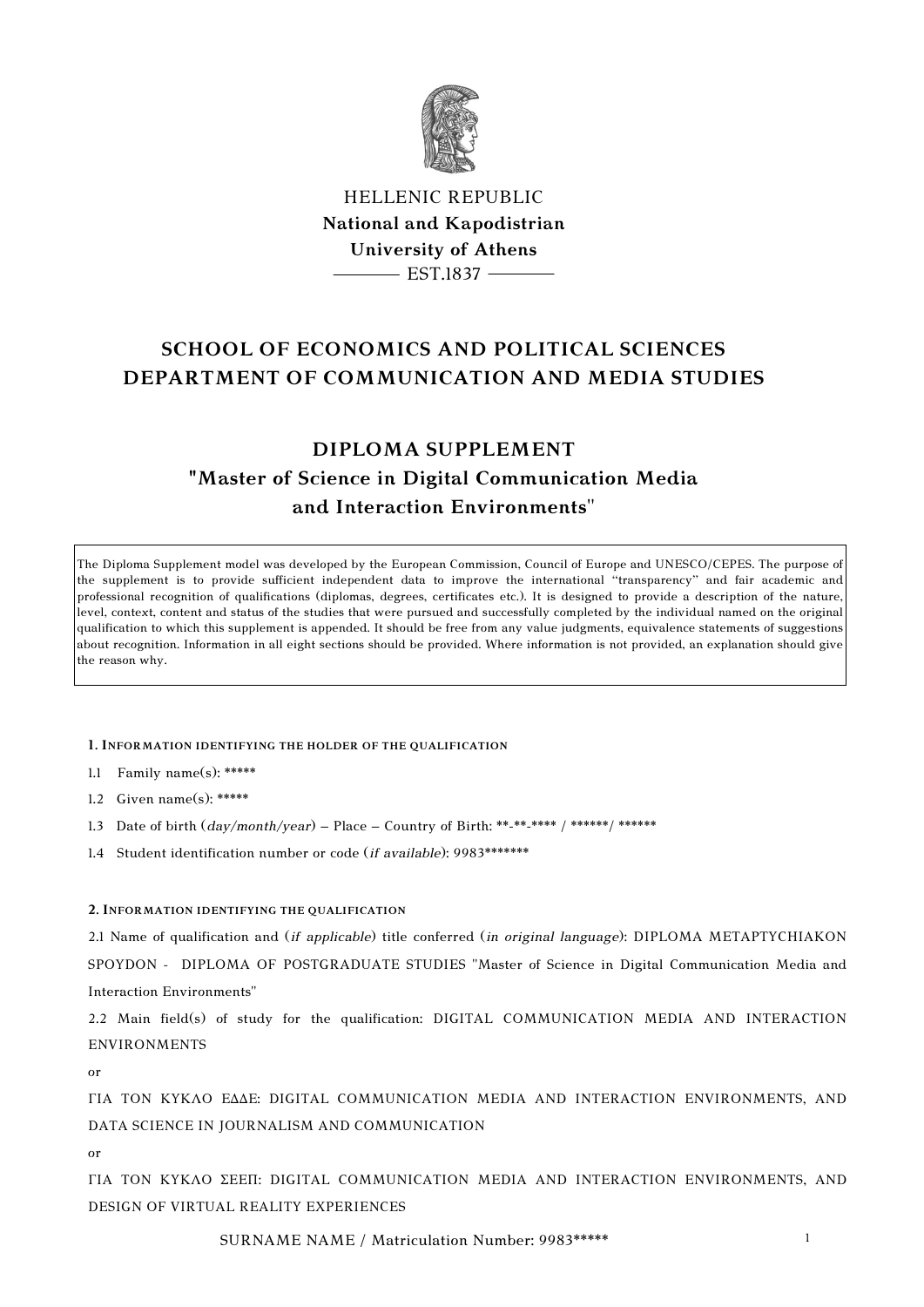or

ΓΙΑ ΤΟΝ ΚΥΚΛΟ ΣΑΚΚ: DIGITAL COMMUNICATION MEDIA AND INTERACTION ENVIRONMENTS AND PARTICIPATORY GOVERNANCE AND DIGITAL SOCIAL AND HUMANITARIAN INNOVATION

2.3 Name and status of awarding institution (*in original language*): ETHNIKO KAI KAPODISTRIAKO PANEPISTHMIO

ATHINON - NATIONAL AND KAPODISTRIAN UNIVERSITY OF ATHENS, PUBLIC UNIVERSITY

2.4 Name and status of institution (*if different from 2.3*) administering studies (*in original language*):

2.5 Language(s) of instruction/examination: GREEK/ENGLISH

**3. INFORMATION ON THE LEVEL OF THE QUALIFICATION**

3.1 Level of qualification: POSTGRADUATE STUDIES (SECOND CYCLE STUDIES)

3.2 Official length of programme: 3 SEMESTERS

3.3 Access requirement(s): FIRST CYCLE DEGREE (BACHELOR DEGREE)

## **4. INFORMATION ON THE CONTENTS AND RESULTS GAINED**

4.1Mode of study: FULL-TIME

4.2 Programme requirements: ATTENDANCE OF 3 SEMESTERS, SUCCESSFUL EXAMINATION IN 6 ELECTIVE COURSES, SUCCESSFUL DEFENSE OF MASTER'S THESIS. MINIMUM REQUIREMENT FOR GRADUATION: 90 ECTS CREDITS.

4.3 Programme details: (e.g. modules or units studied), and the individual grades/marks/credits obtained: (*if this information is available on an official transcript this should be used here*)

| <b>CODE</b> | <b>COURSE TITLE</b>                                                                     | <b>SEMESTER</b> | <b>TEACHING</b><br><b>UNITS</b> | <b>ECTS CREDITS</b> | <b>GRADE</b> | <b>EXAMINATION</b><br>PERIOD |
|-------------|-----------------------------------------------------------------------------------------|-----------------|---------------------------------|---------------------|--------------|------------------------------|
| 3501        | Research Methodology and<br>Quantitative Data Analysis                                  | 1 <sup>st</sup> | $\overline{\mathbf{3}}$         | 10                  |              |                              |
| 3503        | Storytelling in the New<br><b>Technological Communication</b><br>Environment            | 1 <sup>st</sup> | 3                               | 10                  |              |                              |
| 3511        | <b>Interactive Systems Design</b><br>Methodology                                        | 1 <sup>st</sup> | 3                               | 10                  |              |                              |
| 3521        | Design of Digitally Mediated<br><b>Communication Environments</b>                       | 1 <sup>st</sup> | 3                               | 10                  |              |                              |
| 3531        | Electronic Governance and<br>Digital Public Participation                               | 1 <sup>st</sup> | 3                               | 10                  |              |                              |
| 3502        | Qualitative Methodological<br>Approaches and Mixed<br><b>Research Designs</b>           | 2 <sub>nd</sub> | 3                               | 10                  |              |                              |
| 3512        | Big Data Analysis Using the<br>Python Language                                          | 2 <sub>nd</sub> | 3                               | 10                  |              |                              |
| 3513        | Machine Learning Algorithms<br>in Data Processing and<br>Understanding                  | 2 <sub>nd</sub> | 3                               | 10                  |              |                              |
| 3522        | Design and Evaluation of User<br>Experiences                                            | 2 <sub>nd</sub> | 3                               | 10                  |              |                              |
| 3523        | Development of 3D Content and<br><b>Virtual Environments</b>                            | 2 <sub>nd</sub> | 3                               | 10                  |              |                              |
| 3532        | Digitally Organized Social<br>Solidarity and Digital Media for<br>Good                  | 2 <sup>nd</sup> | 3                               | 10                  |              |                              |
| 3533        | Humanitarian Technology,<br>Participatory Design and Low-<br><b>Resource Innovation</b> | 2 <sup>nd</sup> | 3                               | 10                  |              |                              |
| 3000        | Master's thesis titled: ""                                                              | $3^{\text{rd}}$ | $\overline{\phantom{a}}$        | 30                  |              |                              |
|             |                                                                                         |                 |                                 | <b>TOTAL 90</b>     |              |                              |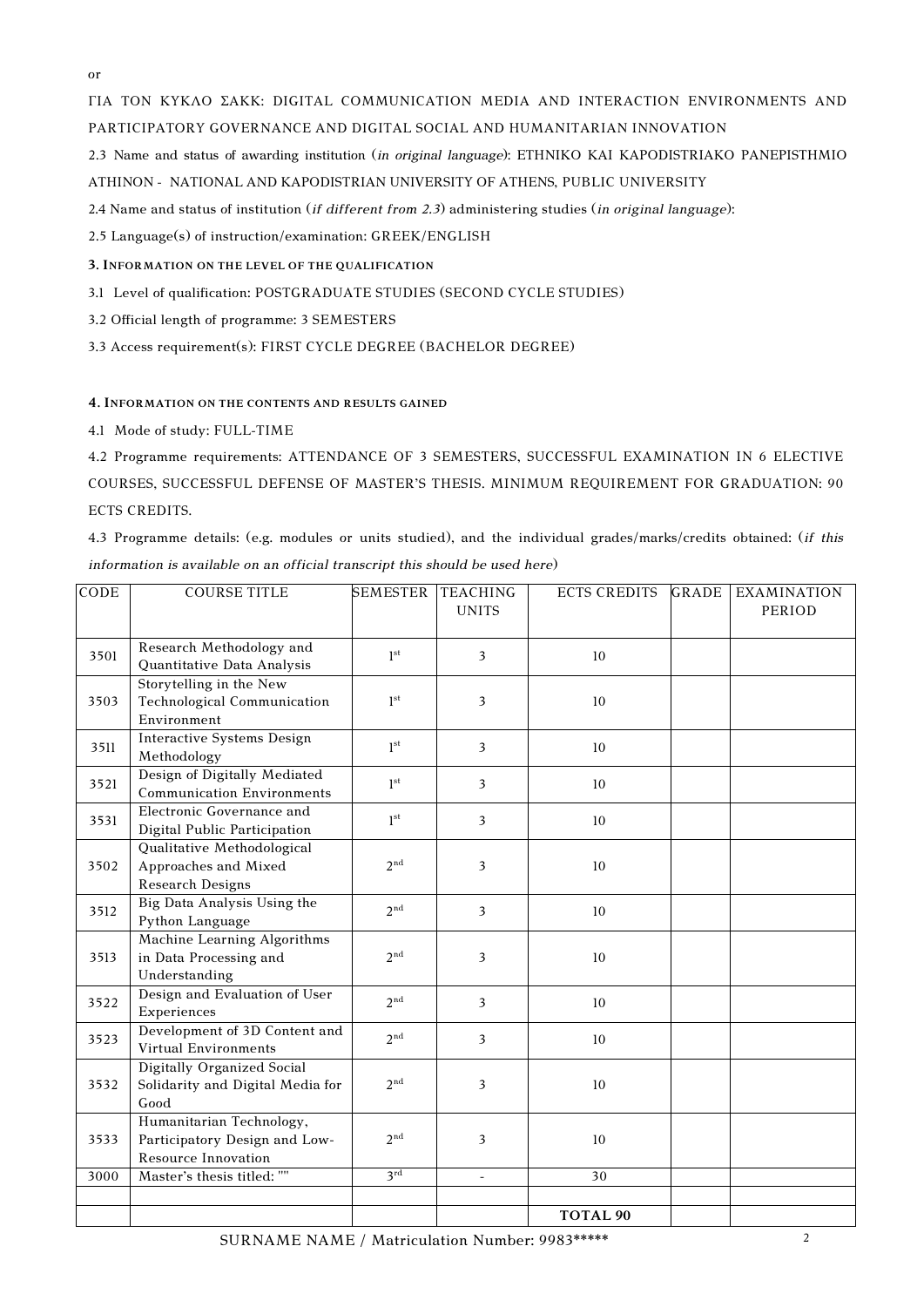Each successfully examined course is credited with 10 ECTS credits. A successfully defended Masters' thesis is credited with 30 ECTS credits. A total of 90 (60+30) ECTS credits is required in order to obtain the qualification.

#### **4.4 Grading scheme and, if available, grade distribution guidance:**

DESCRIPTION OF THE GREEK GRADING SYSTEM: THE GRADING SCALE RUNS FROM 1 TO 10 PASSING GRADES RUN FROM 5 TO 10 AS FOLLOWS:  $5 - 6.49 = GOOD$  $6.5 - 8.49 = VERT GOOD$  $8.5 - 10 = EXCELLENT$ 

4.5 Overall classification of the qualification (*in original language*): \*.\*\* "KALOS or LIAN KALOS or ARISTA" ("GOOD or VERY GOOD or EXCELLENT")

#### **5. INFORMATION ON THE FUNCTION OF THE QUALIFICATION**

5.1 Access to further study: ACCESS TO DOCTORAL STUDIES (THIRD CYCLE STUDIES)

5.2 Professional status (*if applicable*):

### **6. ADDITIONAL INFORMATION**

6.1Additional information:

6.2 Further information sources:

National and Kapodistrian University of Athens [\(www.uoa.gr\)](http://www.uoa.gr/)

Faculty of Communication and Media Studies [\(www.media.uoa.gr\)](http://www.media.uoa.gr/)

MSc Programme in Digital Communication Media and Interaction Environments [\(https://masters.ntlab.gr/\)](https://masters.ntlab.gr/)

Ministry of Education and Religious Affairs [\(http://www.minedu.gov.gr\)](http://www.minedu.gov.gr/)

#### **7. CERTIFICATION OF THE SUPPLEMENT**

7.1 Date: \*\*/\*\*/20\*\*

7.2 Signature:

7.3 Capacity: BY THE ORDER OF THE RECTOR, THE GENERAL DIRECTOR OF EDUCATION AND RESEARCH:

KYPRIADOU ANNA

7.4 Official stamp or seal:

#### **8. INFORMATION ON THE NATIONAL HIGHER EDUCATION SYSTEM**

Tertiary Education in Greece comprises two parallel sectors: a) the University sector, which includes the Universities, the Technical Universities and the School of Fine Arts and b) the Technological sector, which includes the Higher Technological Education institutions and the School of Pedagogical and Technological Education (ASPETE). In Greece there are twenty-two (22) Universities and fourteen (14) Technological Education Institutions. According to article 16 of the Greek Constitution, higher education is public and exclusively provided by Higher Education Institutions, which are Legal Entities under Public Law, enjoying full self-administration and academic freedom, while they are subject to state supervision and financed by the government. State supervision is carried out by the Ministry of Education and Religious Affairs.

Admission of students to the above institutes depends on their performance at nation-wide exams taking place in the 3rd grade of the upper secondary school (Lyceum). Entrance to the various Schools of the Universities and Technological Education Institutions depends on the general score obtained by Lyceum graduates, on the number of available places (numerus clausus) and on the candidates ranked preferences among Schools and Departments.

The academic year begins on 1st September each year and ends on 31st August of the following year. Each academic year is divided into two semesters. Each semester includes at least thirteen (13) weeks of teaching and two (2) weeks of examinations. The first